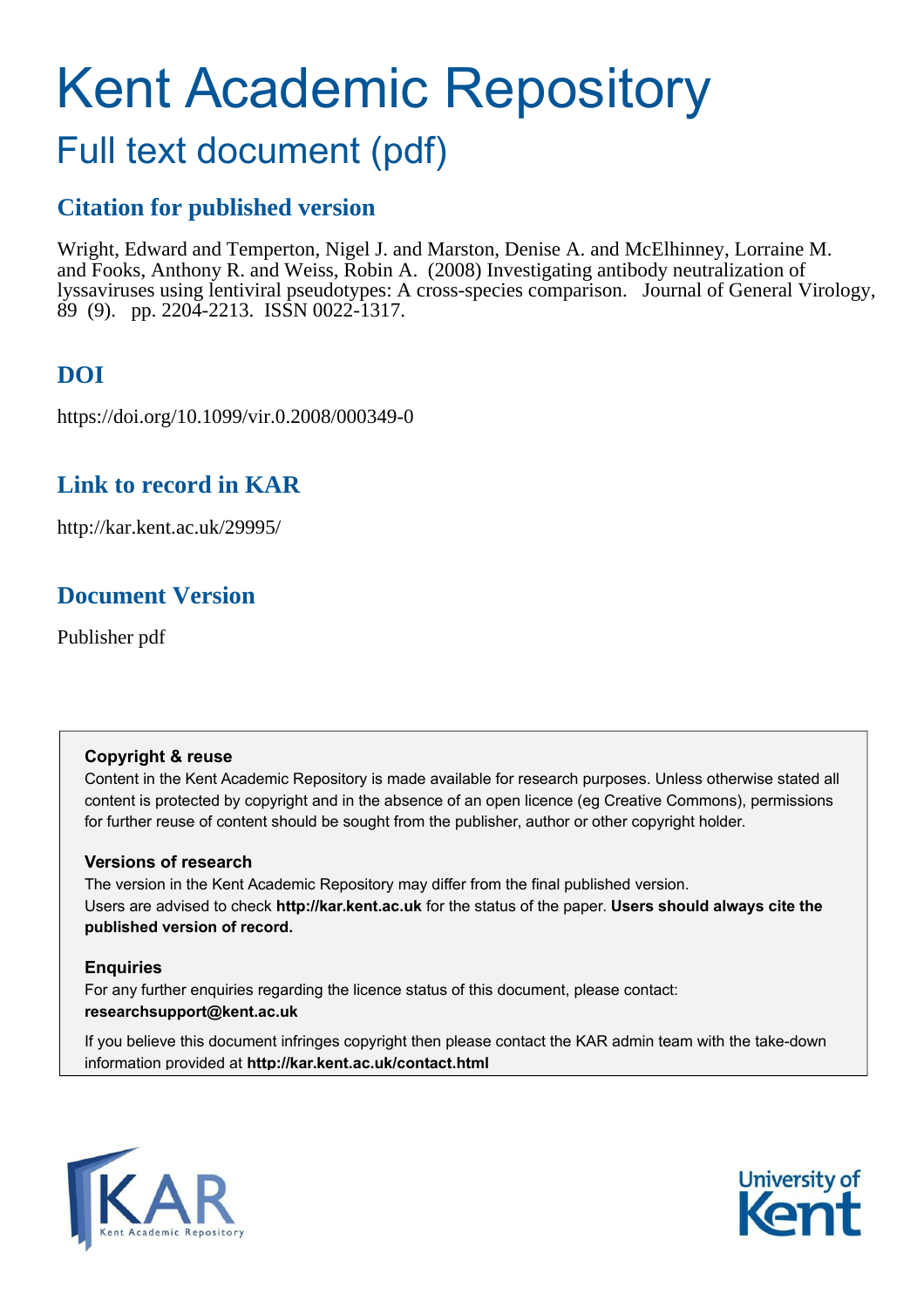**Correspondence** Anthony R. Fooks t.fooks@vla.defra.gsi.gov.uk

Robin A. Weiss r.weiss@ucl.ac.uk

Received 14 January 2008 Accepted 11 April 2008

## INTRODUCTION

Rabies virus (RABV) has the highest human case fatality rate of any viral disease, nearly 100 % in individuals who do not receive one of the available prophylaxes or postexposure treatment. This high mortality rate coupled with the worldwide distribution of RABV means that approximately 55 000 people are killed each year, the main burden being borne by children in the developing world (WHO, 2006). There are effective pre- and post-exposure vaccines that are frontline mechanisms, along with the control of animal reservoirs, for combating the spread of the virus to susceptible animal hosts. These vaccines stimulate the production of virus-neutralizing antibodies (VNAs) to the envelope glycoprotein (G-protein), similar to the immunity conferred by live virus infections, where neutralizing

A supplementary figure and two supplementary tables are available with the online version of this paper.

## Investigating antibody neutralization of lyssaviruses using lentiviral pseudotypes: a cross-species comparison

Edward Wright,<sup>1</sup> Nigel J. Temperton,<sup>1</sup> Denise A. Marston,<sup>2</sup> Lorraine M. McElhinney, $^2$  Anthony R. Fooks $^2$  and Robin A. Weiss<sup>1</sup>

<sup>1</sup>MRC/UCL Centre for Medical Molecular Virology, Division of Infection and Immunity, University College London, 46 Cleveland Street, London W1T 4JF, UK

 $2$ Rabies and Wildlife Zoonoses Group, Veterinary Laboratories Agency (Weybridge), WHO Collaborating Centre for the Characterisation of Rabies and Rabies-related Viruses, New Haw, Addlestone KT15 3NB, UK

Cross-neutralization between rabies virus (RABV) and two European bat lyssaviruses (EBLV-1 and -2) was analysed using lentiviral pseudotypes as antigen vectors. Glycoprotein (G-protein) cDNA from RABV challenge virus standard-11 (CVS-11) and EBLV-1 and -2 were cloned and co-expressed with human immunodeficiency virus (HIV) or murine leukemia virus (MLV) gagpol and packageable green fluorescent protein (GFP) or luciferase reporter genes in human cells. The harvested lentiviral (HIV) vector infected over 40 % of baby hamster kidney (BHK) target cells, providing high-titre pseudotype stocks. Tests on blinded antibody-positive ( $n=15$ ) and -negative  $(n=45)$  sera, predetermined by the fluorescent antibody virus neutralization (FAVN) test approved by the World Health Organization (WHO) and Office International des Epizooties (OIE), revealed that the CVS-11 pseudotype assay had 100 % concordance with FAVN and strongly correlated with neutralization titres ( $r^2$ =0.89). Cross-neutralization tests using sera from RABVvaccinated humans and animals on pseudotypes with CVS-11, EBLV-1 and EBLV-2 envelopes showed that the relative neutralization titres correlated broadly with the degree of G-protein diversity. Pseudotypes have three major advantages over live-virus neutralization tests: (i) they can be handled in low-biohazard-level laboratories; (ii) the use of reporter genes such as GFP or  $\beta$ -galactosidase will allow the assay to be undertaken at low cost in laboratories worldwide; (iii) each assay requires  $<$  10  $\mu$ l serum. This robust microassay will improve our understanding of the protective humoral immunity that current rabies vaccines confer against emerging lyssaviruses, and will be applicable to surveillance studies, thus helping to control the spread of rabies.

> immune responses to RABV are directed against the viral G-protein (Cox et al., 1977). The host immune response also includes non-neutralizing antibodies and cellmediated immunity to the nucleoprotein (Dietzschold et al., 1987). Increased monitoring of humoral responses to RABV vaccines and studies of the prevalence of natural RABV and lyssavirus infections in domestic and wild species would allow for a more specific and proportionate response in endemic countries. However, the majority of these countries have resource-limited laboratories and the routine method to test for RABV VNAs, in most countries, involves high containment, biosafety level 3 facilities. Thus, it is currently not practical to undertake thorough and sustained surveillance as the screening cannot be undertaken in the majority of these locations.

> European bat lyssavirus type-1 (EBLV-1) and European bat lyssavirus type-2 (EBLV-2) predominantly infect insecti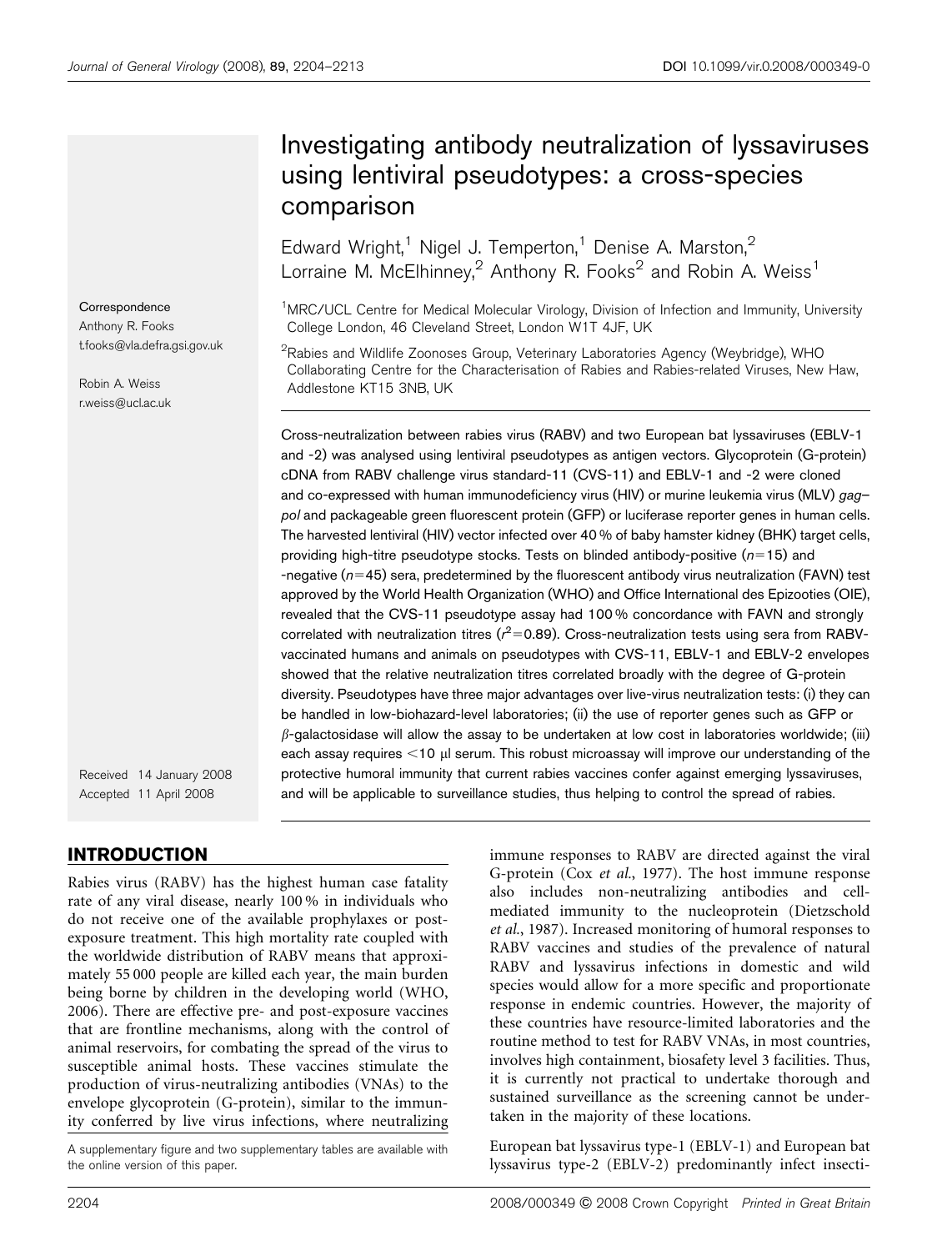vorous bats. However, rare zoonotic events occur that have resulted in EBLV-1 infections of humans, sheep and a stone marten (Fooks et al., 2003). Previous work has shown that antibody responses in individuals vaccinated with the RABV human diploid cell vaccine (HDCV) are able to neutralize RABV [rabies virus (RV61) and challenge virus standard-11 (CVS-11)], EBLV-1, EBLV-2 and Australian bat lyssavirus (Brookes et al., 2005; Hanlon et al., 2005). However, the same vaccine does not confer complete protection against the emerging Eurasian lyssavirus strains Aravan virus, Khujand virus, Irkut virus and West Caucasian Bat virus (Hanlon et al., 2005) or against lyssaviruses belonging to phylogroup II (Badrane et al., 2001; Fooks, 2004; Hanlon et al., 2005).

Pseudotypes are viruses that carry the genome and core of one virus and the envelope of another. There are many examples of pseudotypes being used for virus receptor identification and cell entry (Dalgleish et al., 1984; Wool-Lewis & Bates, 1998) and for virus neutralization by antibodies (Bartosch et al., 2003; Clapham et al., 1984; Temperton et al., 2005). Retroviral pseudotypes [based on the gammaretrovirus murine leukemia virus (MLV) or lentivirus human immunodeficiency virus (HIV)] that bear vesicular stomatitis virus (VSV) G-proteins are commonly used as vectors for gene therapy (Naldini et al., 1996; Takeuchi et al., 1996; Zufferey et al., 1997). In fact, retroviral pseudotypes using RABV envelopes have previously been shown to function as neurotropic gene vectors (Desmaris et al., 2001; Mazarakis et al., 2001; Mentis et al., 2006). We have previously shown with SARS-coronavirus spike S-protein and H5N1 influenza virus haemagglutinin that retroviral pseudotypes expressing these envelope proteins can be used in sensitive and specific assays for the detection of VNAs to these pathogens (Temperton et al., 2005, 2007).

Here we report the analysis of neutralizing antibodies to CVS-11, EBLV-1 and EBLV-2 in sera from RABVvaccinated humans, canines and felines, using lentiviral pseudotypes. As the only lyssavirus protein present in the pseudotypes is the G-protein, we can accurately determine the precise role that antibodies targeting this protein play in cross-neutralization. Virus-neutralizing titres are correlated against full-length G-protein sequences encoding the glycoprotein. This powerful, novel assay for the detection of RABV VNA using CVS-11 pseudotypes can be adapted to meet the needs of many laboratories worldwide without requiring high containment. Using pseudotypes with the luciferase reporter, we established the assay's sensitivity and specificity with serum samples that were previously characterized using the World Health Organization (WHO) and Office International des Epizooties (OIE) fluorescent antibody virus neutralization test (FAVN).

#### METHODS

Cell lines. Human embryonic kidney 293T cells (HEK-293T; originally referred to as 293/tsAJ609neo; DuBridge et al., 1987) were used for transfections and to determine the tropism range of the pseudotyped virus together with the NP2 human glioma cell line (Soda et al., 1999), baby hamster kidney 21 cells clone 13 (BHK-21; originally obtained from the American Tissue Culture Collection as ATCC CCL-10; Stoker & Macpherson, 1964), human rhabdomyosarcoma cells (TE671; Stratton et al., 1989) and mouse neuroblastoma cells (N2A; originally obtained from ATCC CCL-131). HEK-293T cells were maintained in Dulbecco's modified Eagle medium (DMEM) supplemented with Glutamax and 15 % fetal calf serum  $(FCS)$  at 10 %  $CO<sub>2</sub>$ ; all other cell lines were cultured in DMEM with 10% FCS and 1% penicillin/streptomycin at 5%  $CO<sub>2</sub>$ .

**Plasmids and pseudotype production.** For transfection,  $5 \times 10^6$ HEK-293T cells were plated 24 h prior to addition of a complex comprising plasmid DNA and Fugene 6 that facilitated DNA transport into the cells (as described by the manufacturer; Roche). The HIV type 1 (HIV-1) gag-pol construct pCMV- $\Delta$ 8.91 (Zufferey et al., 1997) and green fluorescent protein (GFP) reporter construct pCSGW (pHR'SIN-cPPT-SGW, which incorporates the eGFP cassette driven by the U3 part of the spleen focus forming virus long-terminal repeat sequence; Demaison et al., 2002) or the firefly luciferase reporter construct pCSFLW (where the luciferase gene has been cloned into pCSGW in place of GFP; a kind gift from Dr B. Capecchi, Novartis Vaccines and Diagnostics, Siena, Italy), were transfected concurrently with the required envelope construct at a ratio of 1:1.5:1 µg, respectively. MLV gag-pol construct pCMVi (Towers et al., 2000) and GFP reporter construct pCNCG [a LNCX plasmid (CLONTECH) encoding enhanced GFP, with CMV driving expression of the RNA] or firefly luciferase reporter construct (Op De Beeck et al., 2004) were used at the same ratio as the HIV constructs. In each case, cells were washed 24 h post-transfection and incubated with fresh media. Supernatants were harvested 48 and 72 h posttransfection and titrated on HEK-293T, NP2, BHK-21, TE671 and N2A cell lines. The remaining virus was stored at  $-80$  °C. Fresh or frozen pseudotype aliquots were used for virus titrations and neutralization assays, respectively. Each round of freeze-thaw resulted in an average loss in virus titre of 5.7 % for CVS-11, 3 % for EBLV-1, 5.3 % for EBLV-2 and 2% for VSV pseudotype (see Supplementary Fig. S1, available with the online version of this paper).

Viruses and envelope cloning. The RABV isolate used in this study was CVS-11 (ATCC VR-959). Its G-gene sequence was amplified using the RT-PCR Titan kit as described by the manufacturer (Roche), with primers that were designed based on the published sequence (GenBank accession number EU352767). EBLV-1 (isolate RV 9) and EBLV-2 (isolate RV 1787) G-gene sequences (GenBank accession numbers EU352768 and EU352769, respectively) were subcloned from existing transfer plasmids using specific PCR primer sets. Primers are listed in Supplementary Table S1. The PCRs introduced unique  $KpnI$  and  $XhoI$  restriction sites at the 5' and 3' ends of the genes. Once amplified, they were ligated into pI.18, a pUC-based plasmid incorporating the human cytomegalovirus immediate early promoter (Cox et al., 2002), and sequenced to ensure correct alignment.

The VSV G-protein (Indiana serotype) expression vector pMD.G has been described previously (Naldini et al., 1996) and was used to create a control pseudotype virus.

Western blot. CVS-11,  $\Delta \text{Env}$  (where only the plasmids containing gag-pol and reporter gene were transfected into cells), HIV and VSV pseudotyped viral particles were purified on a 25/40 % sucrose cushion to remove any G-protein not incorporated into the viral envelope before being separated by SDS-PAGE. Cell extracts for Western blots were prepared by resuspending  $1 \times 10^6$  HEK-293T cells (72 h post-transfection) in SDS-PAGE loading buffer (100 mM Tris/ HCl, pH 6.8; 20 %, v/v, glycerol; 143 mM 2-mercaptoethanol; 10 %,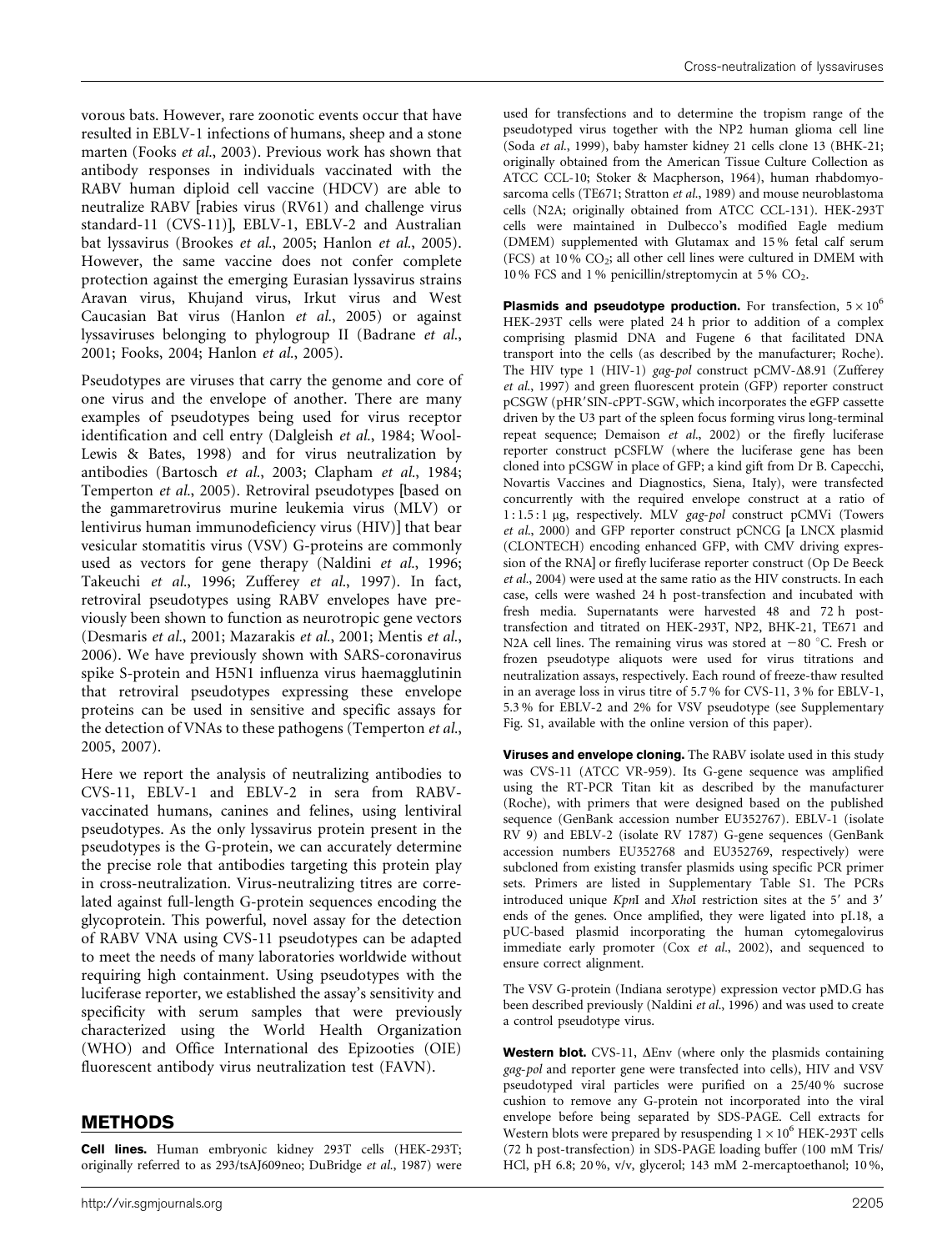v/v, SDS; and 0.025 %, w/v, bromophenol blue). Proteins were transferred, using semi-dry equipment, to a PVDF transfer membrane (Hybond-P; Amersham Biosciences) and blotted with SNB1, a primary mouse anti-RABV G-protein monoclonal antibody (1 : 500; a kind gift from Merial). Immunoblots for VSV G-protein were performed using an anti-VSV G-protein monoclonal antibody (clone P5D4; 1:10000; Sigma). To determine protein loading/transfer, an identically loaded gel was stained with Coomassie blue and the nitrocellulose membrane was blotted with two anti-HIV-1 Gag p53/ p24 antibodies (EVA365 and EVA366 diluted 1 : 100; AIDS Reagents, NIBSC) or an anti-actin antibody able to detect all isoforms (diluted 1 : 750; Sigma). For all blots, an anti-mouse horseradish peroxidaseconjugated IgG secondary antibody (diluted 1 : 5000; Amersham Biosciences) was then used prior to antibody binding detection by enhanced chemiluminescence (Amersham Biosciences).

Serum samples. Varied samples comprising sera from RABVvaccinated humans, dogs and cats and the OIE standard reference dog serum diluted to  $0.5$  IU ml<sup>-1</sup> with Stabilzyme (Surmodics Inc.) were tested. Detailed descriptions of each serum are given in Supplementary Table S2. To determine the stringency of the assay, a total of 60 serum samples were used; these were 48 dog (40/8, negative/positive; as initially determined by FAVN), nine cat (5/4) and three human (0/3) sera. An additional rabbit serum, raised against EBLV-2, was used for the cross-neutralization experiments. Sera were titrated using twofold serial dilutions to obtain the  $IC_{100}$ . All experiments were undertaken at least in duplicate; if the titre varied by more than one doubling dilution it was repeated a third time and the geometric mean was recorded, in keeping with standard serological practice (Bresson et al., 2006).

Neutralization assays. Live virus experiments were undertaken using the FAVN as described previously using CVS-11 (Brookes et al., 2005; Cliquet et al., 1998). Pseudotype  $TCID_{50}$  values were calculated using the end point method (Condit, 2001); the CVS-11 pseudotype was serially diluted in multiple replicates which resulted in infection of all replicates at low dilutions, no infection at high dilutions and infection in some but not all inoculations at intermediate dilutions. The dilution of virus that resulted in infection of 50 % of replicates could then be calculated.

In a 96-well plate,  $90 \times \text{TCID}_{50}$  CVS-11 pseudotyped virus that resulted in an output of  $8 \times 10^5$  relative light units (RLU) was incubated with doubling dilutions of sera for 1 h at 37 % (5 %  $CO<sub>2</sub>$ ) before the addition of  $1 \times 10^4$  BHK-21 cells. These were incubated for a further 48 h, after which 125 µl medium was removed and 75 µl Bright-Glo reagent (Promega) was added. Luciferase activity was detected 2.5 min later by reading the plates on a Glomax 96 microplate luminometer (Promega). End-point titres (which are equivalent to  $IC_{100}$  values) were chosen, as used in FAVN tests. Our initial experiments using GFP reporter proteins were analysed by fluorescence microscopy and by flow cytometry (FACScan; BD). For all results, background RLU (virus alone or  $\Delta \text{Env}$ ) or GFP (cells alone) was deducted before analysis.

Cross-neutralization experiments were performed as above with the following mean pseudotype input (RLU): CVS-11,  $5.4 \times 10^5$ ; EBLV-1,  $4.5 \times 10^5$ ; EBLV-2,  $4.2 \times 10^5$ .

#### RESULTS

#### Expression of RABV G-protein and production of pseudotype particles

To determine whether the viral G-proteins were being expressed on the envelope of the pseudotype virus, we

performed a Western blot using supernatant from transfected cells and a RABV monoclonal antibody (SNB1). The viral particles were purified from cell supernatant using a sucrose cushion to ensure that no secreted envelope was present in the samples. We were able to detect RABV envelope protein in the CVS-11 sample only (lane 1; Fig. 1a). No RABV G-protein was detected in the three negative control lanes  $(2-4)$  representing  $\Delta \text{Env}$ , HIV and VSV. To compare the level of CVS-11 G-protein expression on pseudotype particles with that of other viral envelopes, we blotted for VSV G-protein associated with a VSV pseudotype particle and observed similar levels of expression to CVS-11 (Fig. 1b). Subsequent blotting of the membrane with anti-HIV-1 Gag p53/p24 antibodies confirmed the presence of lentiviral particles (Fig. 1c). Protein loading was established by running an identical SDS gel and staining it with Coomassie blue (Fig. 1d). We observed high, and comparable, expression of CVS-11 (Fig. 1e), VSV G-protein (Fig. 1f) and HIV-1 p53 (Fig. 1g) when extracts from cells used to produce CVS-11 or VSV pseudotypes were analysed. An actin control was used to ensure equal protein loading (Fig. 1h).

CVS-11 pseudotype virus preparations were made by packaging either GFP or firefly luciferase as a reporter gene and marker of infection. These were titrated on cell lines known to be permissive for infection with wild-type RABV, i.e. BHK and N2A cells, and others that had previously not been tested: 293T, TE671 and NP2. Luciferase-pseudotyped virus with an HIV (lentiviral) core produced up to  $2.5 \log_{10}$  higher viral titres (Fig. 2a) than an MLV (gammaretroviral) core (Fig. 2b). Conversely, GFP-MLV virus (Fig. 2b) was more potent than GFP-HIV (Fig. 2a), except on BHK cells. The 293T and TE671 cell lines were highly permissive for both the GFP and luciferase CVS-11 pseudotypes, but BHKs gave the strongest results for HIV-based pseudotypes, and the highest luciferase titre overall. NP2 cells appeared to be almost entirely refractory to infection, while N2As were only permissive for MLV-based pseudotypes. All the results for luciferase and GFP virus across the different cell lines correlated, with the exception of the MLV virus stocks on BHK cells. These results indicate that the HIV vector titrated on BHK cells yielded the most sensitive system for CVS-11 pseudotypes. We recorded an approximate GFP pseudotype titre of  $1.3 \times 10^5$  IU ml<sup>-1</sup> for CVS-11 pseudotypes and  $6.5 \times 10^6$  IU ml<sup>-1</sup> for pseudotype virus with the VSV G-protein. Since BHK cells are also used for FAVN assays, it allowed a direct comparison of neutralization as described below.

#### Sensitivity of the neutralization assay using a CVS-11 pseudotype

In order to determine whether incubating varying amounts of pseudotype with antibody affected  $IC_{100}$  titres, increasing logs of pseudotypes were used in neutralization assays with the OIE reference standard, plus medium-titre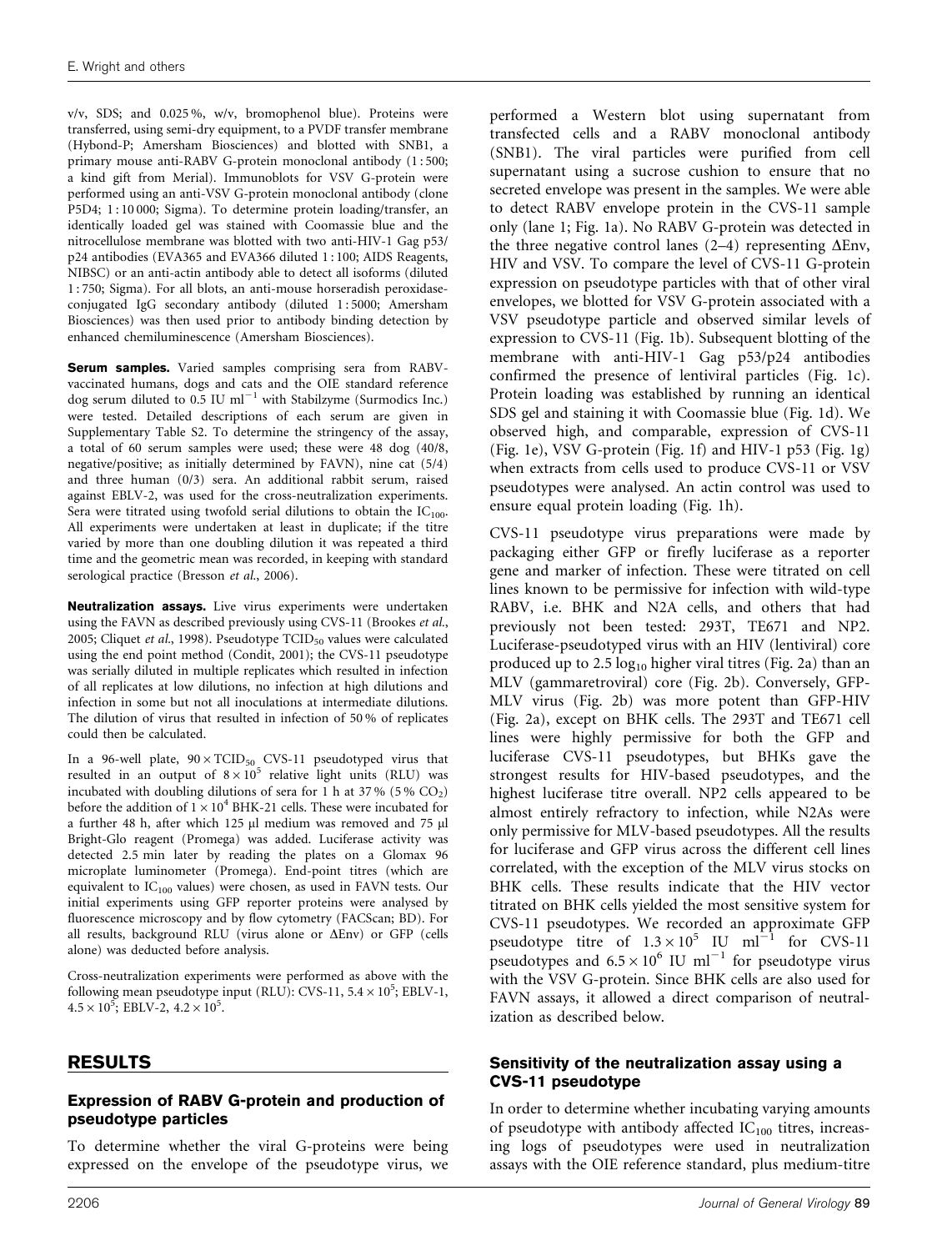

Fig. 1. Expression of RABV-G, VSV-G and HIV-1 capsid proteins in pseudotypes and producer 293T cells. (a) An anti-RABV Gprotein antibody was used in a Western blot of purified pseudotype samples with envelope glycolproteins of CVS-11 (lane 1),  $\Delta$ Env (lane 2), HIV (lane 3) and VSV (lane 4). (b) A comparative immunoblot for VSV was undertaken using an anti-VSV G-protein antibody. (c) Protein transfer was measured by blotting the membrane with antibodies to p53 and p24 of HIV-1. (d) An identical SDS gel was stained with Coomassie blue to determine total protein loading. Cells used to produce CVS-11 (lane 5) and VSV (lane 6) pseudotypes were harvested 72 h posttransfection and lysed in SDS-PAGE loading buffer. Extract equating to  $4\times10^4$  cells was separated by SDS-PAGE and the levels of CVS-11 G-protein (e), VSV G-protein (f), HIV-1 p53/24 (g) and actin (h) were determined using monoclonal antibodies. \*, p53 and p24 staining.

(RC-199) and high-titre (RC-195) sera. Virus concentration was determined by  $TCID_{50}$  and by luciferase RLU. Using an input of  $1000 \times \text{TCID}_{50}$   $(1 \times 10^7 \text{ RLU})$ , the OIE

standard positive control  $(0.5 \text{ IU ml}^{-1})$  could not achieve complete neutralization (Table 1). However, when the input was decreased to  $100 \times \text{TCID}_{50}$  (1 × 10<sup>6</sup> RLU) and then  $10 \times \text{TCID}_{50}$  ( $1 \times 10^5$  RLU), the OIE standard was able to neutralize 100 % at greater dilutions. The same effect was observed using sera from a feline (RC-195) and another canine (RC-199) sample. Thus, as the level of virus/antigen input increased, there was a concomitant decrease in the VNA titre (Table 1).

Having established the working concentration of the luciferase pseudotype virus, we tested 50 blinded sera from RABV vaccine recipients to an end point of four doubling dilutions initially, to determine which samples were the negatives or failures (<0.5 IU ml<sup>-1</sup>; Fig. 3a). There were 44 of these, with poor or no response that gave insufficient protection according to OIE/WHO criteria, and six clearly positive sera with differing titres. The six positive sera were tested at a higher serum dilution in tandem with a further nine positive samples, blinded with respect to their FAVN neutralization titres (Fig. 3b). When unblinded, these results mirrored those obtained using the FAVN test. A panel of low-, medium- and high-titre RABV-specific sera failed to neutralize pseudotypes bearing the VSV G-protein (data not shown).

To determine how sensitive the pseudotype assay was at differentiating between serum samples with different neutralizing titres, we compared the titres obtained using the pseudotype assay with FAVN titres. The two sets of titres correlated strongly, with those sera that had a high IU  $m<sup>1</sup>$  reading also scoring a higher dilution result (Table 2). These data also showed that different animal species (feline, canine, human) elicited a range of strong and weak VNA responses to RABV. Taken together and presented as a scatter plot, the results obtained revealed a high correlation coefficient ( $r^2$ =0.89) between pseudotype and FAVN titres (Fig. 3c).

#### Cross-neutralization of CVS-11 and European bat lyssaviruses

Having established a working protocol for the accurate determination of CVS-11 virus-neutralizing antibodies, we adapted the assay to detect humoral responses to pseudotypes bearing G-proteins from representative isolates of EBLV-1 and EBLV-2. We could then study what effect antibodies that specifically target the G-protein alone have on cross-neutralization, and whether any animal species elicit a more potent response than others.

The titre of pseudotype virus obtained with EBLV-1 and EBLV-2 G-protein pseudotypes was comparable to that for CVS-11 and within a  $log_{10}$  of the titre achieved with VSV G-protein (Fig. 4a).

We therefore compared the patterns observed for VNA responses of RABV antisera from different animals with different lyssaviruses (Fig. 4b). Human serum samples neutralized CVS-11 to the greatest degree, followed by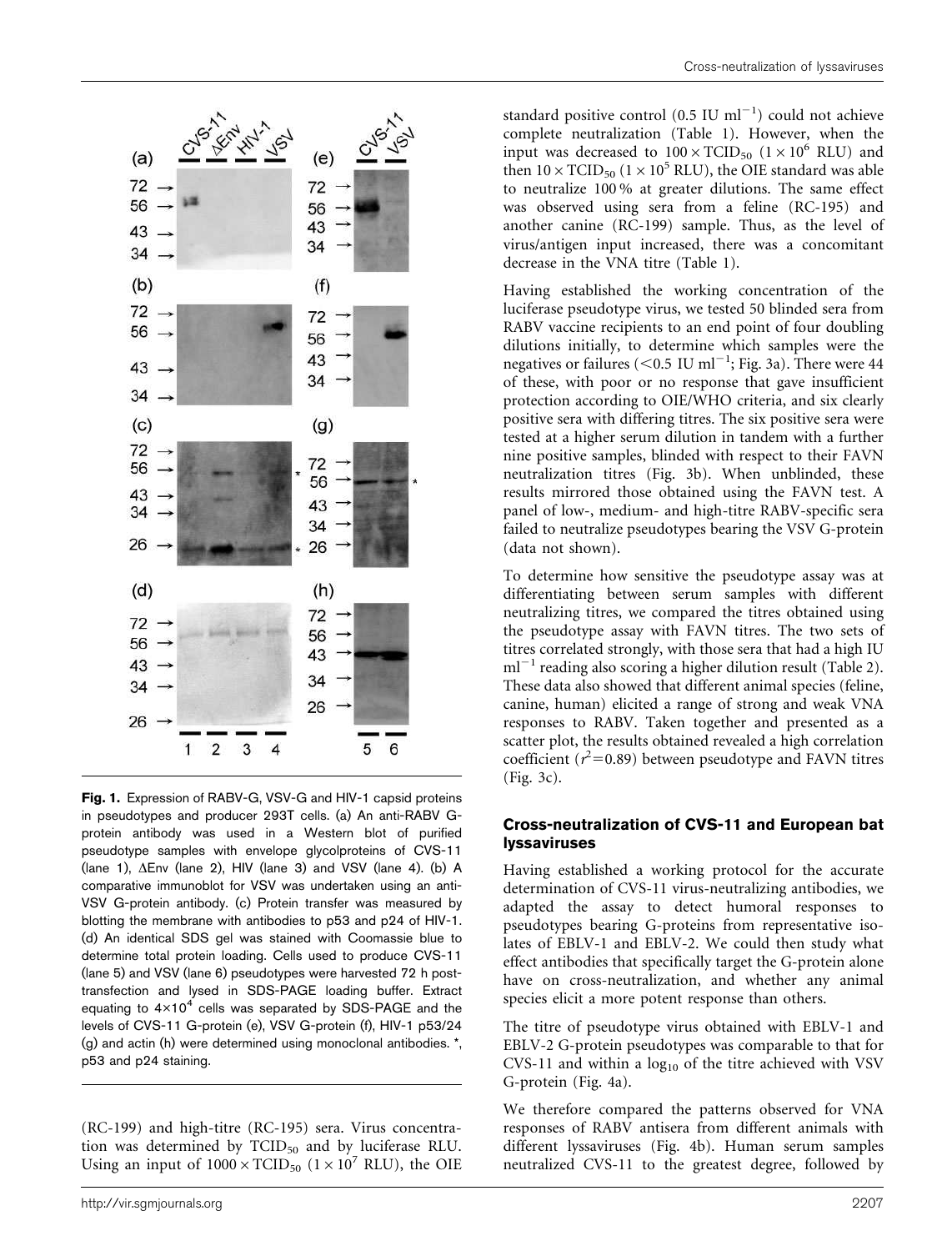

Fig. 2. Cells permissive for the CVS-11 pseudotype virus. Aliquots of virus (50 µl) with a lentiviral (HIV; a) or a retroviral (MLV; b) core were incubated with different cell lines to determine the most appropriate cell type to use in further assays. GFP results are shown as fluorescence micrographs and mean proportions of infected cells (determined by flow cytometry). Viral titres for luciferase pseudotypes are given in RLU (mean ± SD) and titres reported are after deduction of the background luciferase activity of  $\Delta$ Env pseudotypes observed on each cell line.

EBLV-2 and then EBLV-1; the same neutralizing profile was observed in cats. The sera from dogs neutralized all three genotypes, but no obvious pattern was common to these samples. Antibodies in the rabbit serum also neutralized all three pseudotypes, with the greatest neutralization observed with EBLV-2. When all nine neutralizing responses against CVS-11 and EBLV-1 were compared (Fig. 4c), there was a correlation coefficient of 0.79, while that between CVS-11 and EBLV-2 was 0.90 (Fig. 4d) and between EBLV-1 and EBLV-2 was 0.68 (Fig. 4e). Analysis of the full-length G-protein amino acid sequences used here revealed that they have a similar degree of divergence from each other, with EBLV-1 and EBLV-2 (80 %) being marginally more closely related to

Table 1. Effect of varying levels of pseudotype input on neutralization titres

Sera were classified as low, medium or high by their FAVN titre

| Sera                                                     | Pseudotype virus input<br>$(RLU/TCID_{50})$ |         |                                                             |  |
|----------------------------------------------------------|---------------------------------------------|---------|-------------------------------------------------------------|--|
|                                                          |                                             |         | $1 \times 10^5/10$ $1 \times 10^6/100$ $1 \times 10^7/1000$ |  |
| Low $(0.5 \text{ IU ml}^{-1})$ ;<br>OIE standard)        | 40                                          | 20      | ${<}20$                                                     |  |
| Medium $(23.4 \text{ IU } \text{ml}^{-1})$ ;<br>$RC-199$ | 2.560                                       | 1 2 8 0 | 320                                                         |  |
| High $(364.5 \text{ IU ml}^{-1})$ ;<br>$RC-195)$         | 20480                                       | 10 240  | 320                                                         |  |

each other than to CVS-11 (70.1 and 73.7 % respectively; Table 3). The  $r^2$  values for CVS-11 versus EBLV-1 and CVS-11 versus EBLV-2 rank in inverse order to the degree of amino acid diversity of their respective G-proteins.

## **DISCUSSION**

Our pseudotype particles that express RABV envelope/Gproteins are antigenically similar to those native proteins on wild-type, live RABV virus particles, which function to allow particle entry and are neutralized by anti-RABV sera. Using an antibody shown previously to detect RABV Gprotein, we were able to detect these proteins in immunoblots conducted with our CVS-11 pseudotype virus. This antibody does not detect G-protein in  $\Delta$ Env virus (lacking a RABV envelope glycoprotein) or on pseudotypes bearing either the HIV envelope or VSV Gprotein, although VSV and RABV are members of the same virus family, Rhabdoviridae. However, using a VSV-G monoclonal antibody, we observed the same, if not marginally less, incorporation of the envelope protein into the pseudotype. The levels of CVS-11 and VSV G-protein expression are also comparable in the transfected 293T producer cells, suggesting that the G-proteins incorporate with equal efficiency into the pseudotypes. As expected, the cleaved Gag p24 protein predominates in the mature pseudotype particle and the unspliced Gag p53 predominates in the 293T cells.

The use of replication-competent isolates of highly pathogenic viruses is strictly regulated and, in the majority of countries, requires the use of category 3 or 4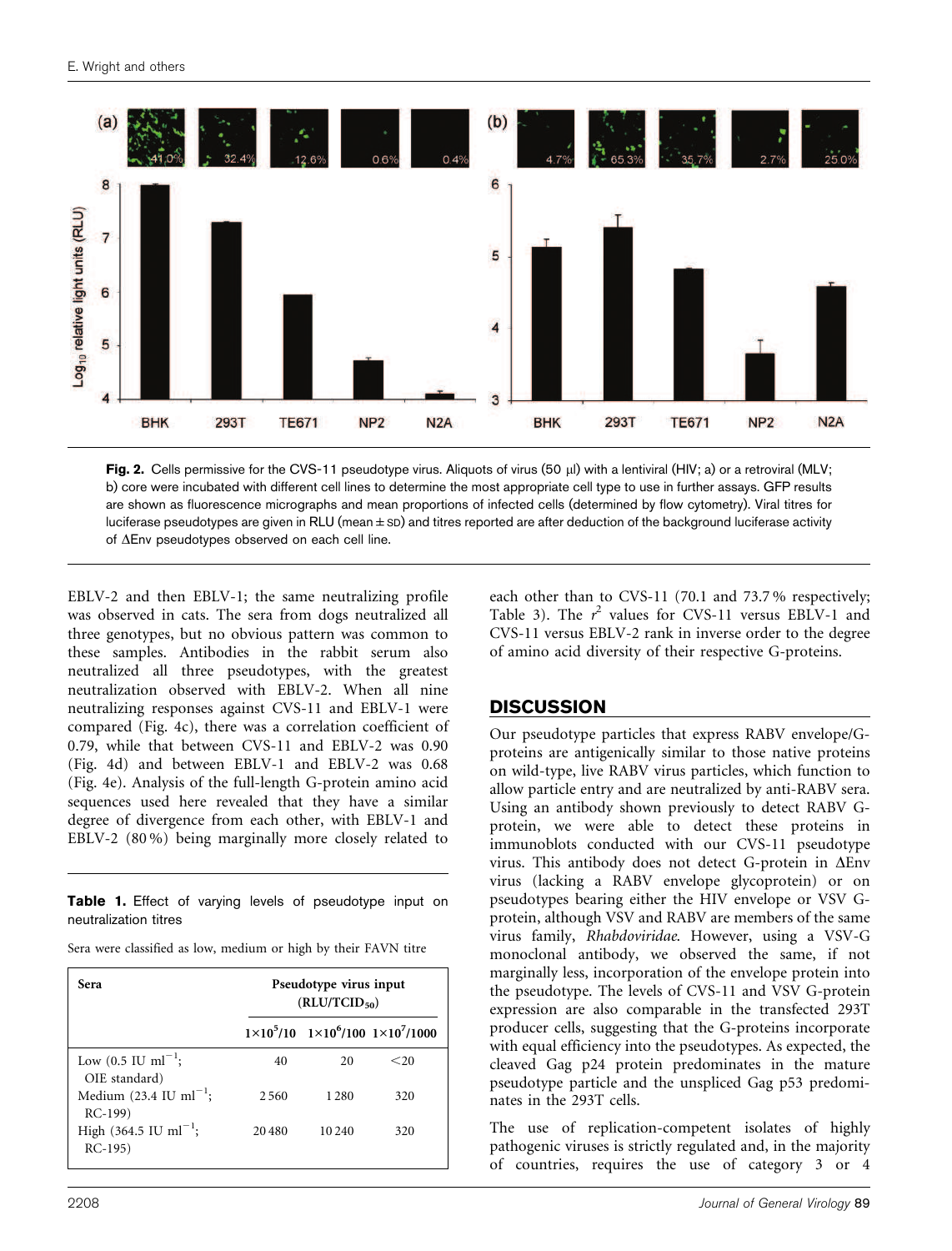

Fig. 3. Comparison of neutralizing titres using FAVN and RABV lentiviral pseudotype reveals high specificity and sensitivity. (a) To determine the specificity of the assay, 50 blinded serum samples were tested. All 44 negative and six positive samples (by FAVN) were identified correctly. (b) Fifteen positive samples were subsequently tested to determine the sensitivity of the neutralization assay using lentiviral pseudotypes. (c) The results obtained for each sample tested were plotted on a scatter plot showing the correlation between FAVN and pseudotype results given in IU  $ml^{-1}$ and dilution respectively. The position of negative sera is shown in light print; two positive samples have the same IU and dilution values, so appear as one point.

containment laboratories. Using pseudotype technology, we have constructed modified lentiviral vectors and established an assay that utilizes these replication-incompetent particles to measure RABV VNA titres accurately.

| Serum ID                     | <b>Species</b>                    | <b>FAVN</b><br>$(IU \text{ ml}^{-1})$ | Pseudotype<br>(dilution) |
|------------------------------|-----------------------------------|---------------------------------------|--------------------------|
| OIE standard                 | Canine                            | 0.5                                   | $20 - 40$                |
| PET-5825                     | Canine                            | 0.9                                   | $40 - 80$                |
| PET-1333                     | Canine                            | 1.5                                   | $40 - 80$                |
| PET-1326                     | Canine                            | 4.5                                   | 160                      |
| PET-1329                     | Canine                            | 10.3                                  | $320 - 640$              |
| $RC-175$                     | Human                             | 23.4                                  | 640-1280                 |
| $RC-199$                     | Canine                            | 23.4                                  | 1280                     |
| PET-1335                     | Feline                            | 23.4                                  | 1280                     |
| $RC-248$                     | Feline                            | 30.8                                  | 2032                     |
| $RC-200$                     | Canine                            | 30.8                                  | 2560                     |
| 2857                         | Human                             | 53.0                                  | 1280-2560                |
| RS-174                       | Human                             | 121.5                                 | 10 240                   |
| $RC-215$                     | Canine                            | 210.4                                 | 1280-2560                |
| RC-195                       | Feline                            | 364.5                                 | 10 240                   |
| PET-1310                     | Feline                            | 631.3                                 | 20480                    |
| Negative samples<br>$(n=45)$ | Canine $(n=40)$<br>Feline $(n=5)$ | < 0.5                                 | <20                      |

Table 2. FAVN and pseudotype neutralizing titres for all serum samples

This method has the benefit of allowing experiments to be undertaken in category 2 biosafety laboratories, since the pseudotype is unable to replicate and cause a productive infection. The assay also benefits from detecting VNA alone, in contrast to ELISA, but similar to FAVN, gives a more accurate picture of the protective antibodies present in the sample. Over 60 sera from various host species were evaluated for neutralizing antibodies against the CVS-11 Gprotein. The results show that the pseudotype assay is 100 % specific and equally sensitive compared with the WHO/OIE-approved FAVN assay, as shown by effective differentiation between positive and negative sera and by accurately reflecting VNA titres for the positive sera.

It has been reported that human sera from recipients of the RABV HDCV can cross-neutralize EBLV-1 and EBLV-2 (Brookes et al., 2005; Hanlon et al., 2005). Confirmation of these observations using pseudotypes is consistent with the notion that G-protein is the target for neutralizing antibody because it is the only lyssavirus protein present in the pseudotype particle. Furthermore, our results show that antibodies in serum from vaccinated animals, specifically targeting the G-protein, cross-neutralize distinct lyssavirus genotypes to varying titres depending on viral genotype and the animal that the serum was obtained from. G-protein antibody responses in humans and cats were higher against CVS-11 infections, followed by EBLV-2 and finally EBLV-1, but additional samples need testing to confirm this observation. This result is to be expected to some extent, given that the samples were from RABVvaccinated individuals. As expected, the rabbit serum, which was raised against EBLV-2, neutralized this genotype at higher dilutions than CVS-11 and EBLV-1.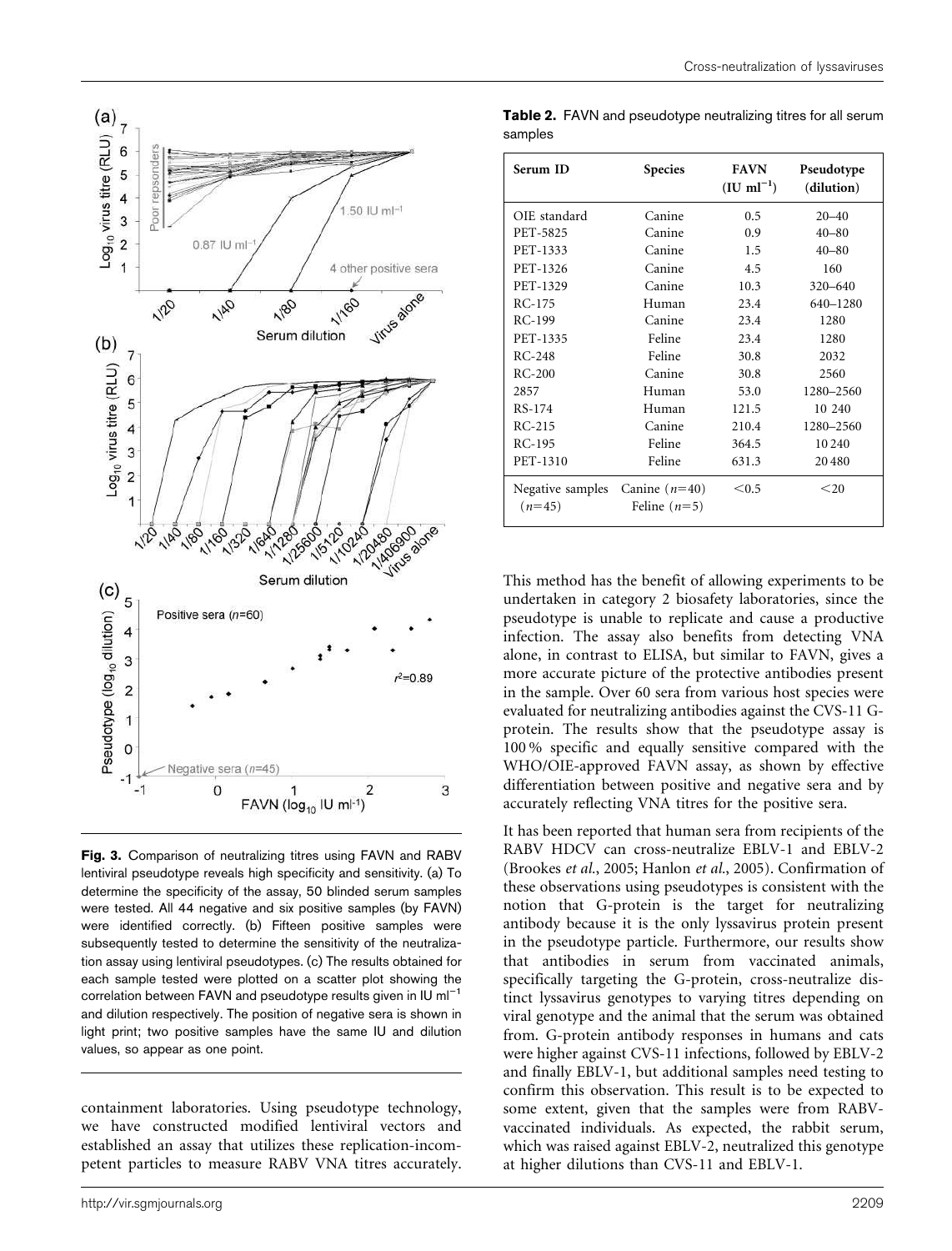

Fig. 4. Cross-neutralization of RABV and bat lyssaviruses by rabbit, human, canine and feline sera. (a) EBLV-1 and EBLV-2 pseudotypes with GFP and luciferase reporters (50 µl) were tested on BHK cells alongside CVS-11,  $\Delta$ Env and VSV controls. (b) IC<sub>100</sub> VNA titres for rabbit, human, canine and feline sera are reported for CVS-11, EBLV-1 and EBLV-2 luciferase pseudotypes and scatter plots with correlation co-efficients comparing CVS-11 and EBLV-1 (c), CVS-11 and EBLV-2 (d) and EBLV-1 and EBLV-2 (e) are given. The position of negative sera is shown in light print (c, e); two positive samples in (c) and (d) had the same serum dilution value for both viruses, so they appear as one point. For (c), (d) and (e),  $n=9$ .

Our cross-neutralization data for CVS-11 versus EBLV-1 or EBLV-2 support the hypothesis that the higher the degree of similarity between G-protein sequences the more comparable the neutralization titres (Brookes et al., 2005; Hanlon *et al.*, 2005). The lower  $r^2$  value for EBLV-1 versus EBLV-2 does not support this hypothesis, however, as the

Table 3. G-protein nucleotide and amino acid sequence identities for CVS-11, EBLV-1 and EBLV-2

Values above the diagonal refer to nucleotide identities; values below the diagonal refer to amino acid identities

| Virus    | $CVS-11$ | EBLV-1 | EBLV-2 |
|----------|----------|--------|--------|
| $CVS-11$ |          | 66.3   | 69.8   |
| EBLV-1   | 70.1     |        | 73.2   |
| EBLV-2   | 73.7     | 80.0   |        |
|          |          |        |        |

EBLVs have a higher sequence identity to each other than to CVS-11. It is likely that this is due to all but one of the sera used in these experiments being raised only against RABV-based vaccines. In addition, the small sample size and individual variation may influence the results. This illustrates the difficulties in interpretation of antigenic differences using cross-neutralization data. A wider study using multiple representatives from each genotype, with sera raised against multiple genotypes, may assist in further quantifying antigenic differences between lyssaviruses.

The cross-neutralization of lentiviral pseudotypes bearing lyssavirus envelopes will provide the opportunity to analyse neutralizing epitopes in G-proteins quantitatively and qualitatively. The method described here can be extended to other lyssaviruses in phylogroups 1 and 2. Because cDNA cloned into plasmids is used to generate the pseudotype, site-specific mutagenesis can be exploited to elucidate which domains are crucial for G-protein function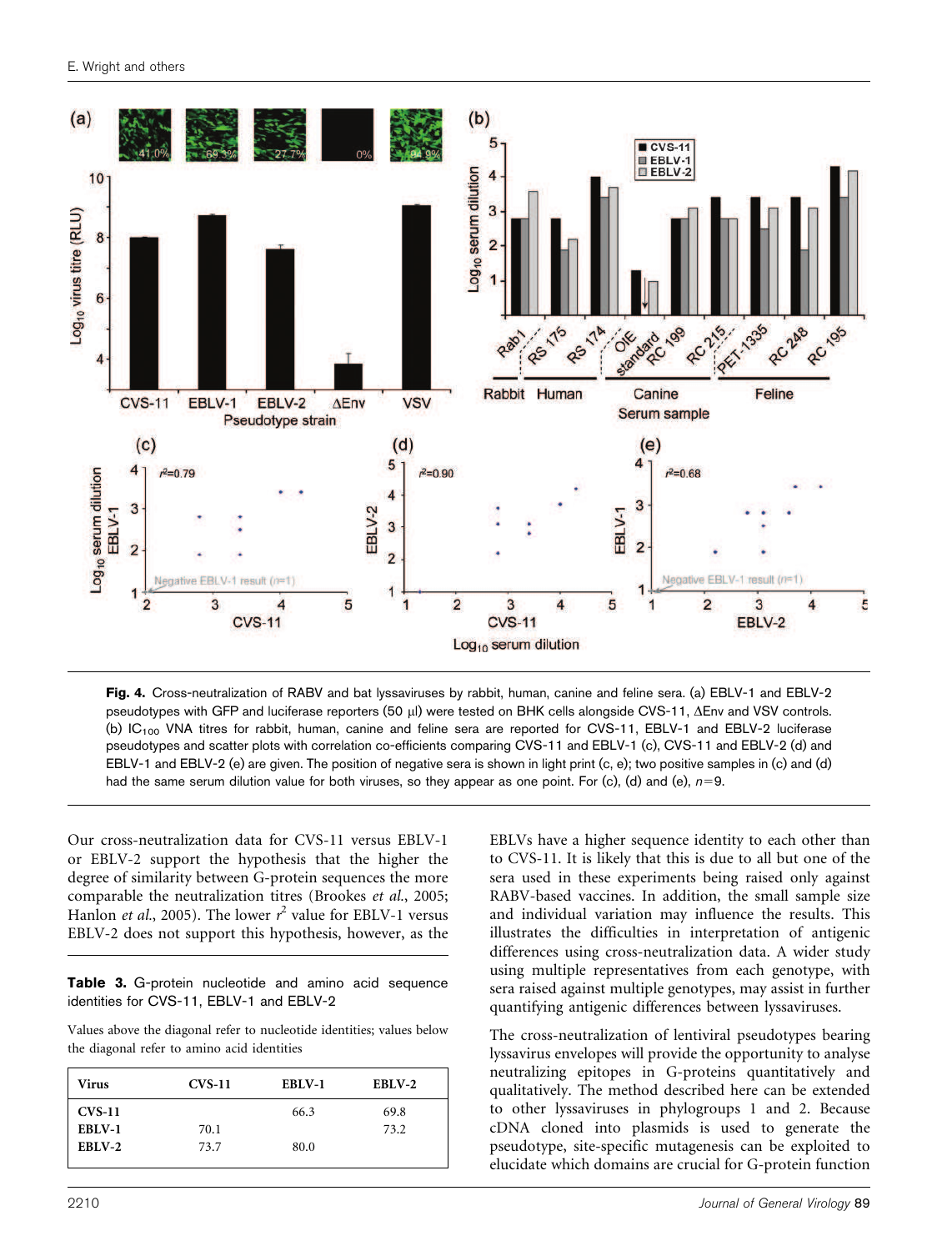in effecting virion attachment and entry, and which neutralizing epitopes determine strain-specific and groupspecific responses to sera and to monoclonal antibodies.

For the adoption of neutralization assays, using either replication-competent or pseudotype viruses, there are some issues that need to be addressed before the assay can be employed for routine serological surveillance. In both systems, there will be free or secreted envelope protein in the virus preparations that can adsorb antibody from the supernatant and thus skew neutralization tests. It is therefore important to standardize virus input in order to obtain the most sensitive and reliable results. This can be achieved by determining the concentration of virus at which a known negative serum becomes positive, and by using a concentration of virus slightly greater than that routinely used by rabies reference laboratories as part of their assay validation process. Alternatively, where a baseline positive control is available, for example the OIE reference standard for RABV neutralization assays, the smallest amount of virus that is needed to achieve an  $IC_{100}$  at the lowest serum dilution could be determined. This will allow for the greatest range of serum dilutions to be tested, while all negative samples will provide a 'failed' result. For our assay, this result was achieved using a virus input between  $10 \times \text{TCID}_{50}$  ( $1 \times 10^5$ RLU) and  $100 \times \text{TCID}_{50}$   $(1 \times 10^6 \text{ RLU})$ . Therefore, we would recommend  $10-100 \times \text{TCID}_{50}$  or  $1 \times 10^5 - 1 \times 10^6$ RLU virus input for neutralization assays using the CVS-11 pseudotype. While background readings for cells alone or virus alone were 50–200 RLU, luciferase carry-over for  $\Delta$ Env samples and those pseudotypes that produced a negative GFP result was up to  $1 \times 10^4$  RLU, depending on the cell line used (with 50  $\mu$ l pseudotype input). Therefore, the  $\Delta$ Env value should be considered the cut-off for a positive viral titre when using large volumes of pseudotype. However, as only  $0.1-0.5$  µl of pseudotype virus is normally used, the 'virus alone' luciferase reading is generally larger than that which would be observed with  $\Delta \text{Env}$  and is therefore used as the background value.

It was encouraging to observe that BHK cells, which are routinely used in live virus CVS-11 FAVN tests, were highly permissive for our CVS-11 pseudotype. Conversely, N2A cells that were readily infected by live lyssaviruses were not permissive for the CVS-11 pseudotype with HIV core. In contrast, MLV-based pseudotypes, made using different reporter constructs, were able to infect N2A cells, suggesting a post-entry restriction imposed selectively on the lentiviral reporter gene in the vector. This could be due to a specific restriction of the pCSGW and pCSFLW promoter in this cell line, because N2A cells were also almost completely refractory to infection by VSV, EBLV-1 and EBLV-2 pseudotypes produced with the same HIV reporter plasmids (data not shown). Alternatively, the lentiviral core may be subject to a post-penetration restriction in N2A cells, such as TRIM5a (Towers, 2007).

The fatality rate of RABV infections in humans who have not received either pre- or post-exposure prophylaxis is very high, nearing 100 %. Compared with the diseases caused by other highly pathogenic viruses, such as Ebola virus haemorrhagic fever (80 % fatality) and H5N1 influenza (61 %), the ongoing research and surveillance for RABV is limited, supporting the suggestion that rabies is a 'neglected disease', especially in rabies-endemic countries in Africa and Asia (WHO, 2006; Fooks, 2005). There is, therefore, a need to readdress this balance by increasing the current level of surveillance for RABV in countries where the infection causes high levels of mortality. This would also help to limit misdiagnosis and consequent underreporting of RABV infection (Mallewa et al., 2007). The main assay currently being used (FAVN) provides good sensitivity and specificity, but requires handling of live RABV. Alternative assays for the detection of RABV antibodies, such as ELISA (Cliquet et al., 2004) and rapid fluorescent focus inhibition test-GFP (Khawplod et al., 2005), have been designed; however, the former does not differentiate between neutralizing and non-neutralizing antibodies and the latter still requires high containmentlevel facilities.

The use of pseudotypes for the detection of VNAs removes the need to use live viruses and provides both high sensitivity and high specificity for the detection of neutralizing antibodies. Incorporation of GFP or luciferase as a reporter gene makes this assay applicable to many laboratories involved in RABV surveillance, and a good candidate for high throughput screening. For laboratories lacking fluorescence or luciferase detection, a  $\beta$ -galactosidase reporter could be used. It is also amenable to testing for the presence of antibodies in small volumes of sera (microassay) such as may be obtained from bats. In conclusion, this report shows that it is possible to analyse cross-neutralizing antibody responses against different lyssavirus genotypes using lentiviral pseudotypes. This approach could greatly improve the surveillance of new and emerging lyssaviruses and evaluation of the protection that current vaccines offer against these pathogens.

## ACKNOWLEDGEMENTS

These data were presented at the 'Rabies in the Americas' (RITA) conference, held in Guanajuato, Mexico in October 2007. We thank Mrs Trudy Goddard for undertaking the FAVN assays and making available the serum samples and relevant data, Ms Karen Mansfield for providing CVS-11 RNA, Mr Daniel Horton and Dr Nicholas Johnson for assistance with Western blots and constructive discussions, and Mr Luciano Vozzolo for his guidance regarding the purification of pseudotype particles. This work was supported by the UK Medical Research Council (grant numbers G8712499 and G0600369) and the UK Department for Environment, Food and Rural Affairs (Defra grant number SEV3800).

## REFERENCES

Badrane, H., Bahloul, C., Perrin, P. & Tordo, N. (2001). Evidence of two Lyssavirus phylogroups with distinct pathogenicity and immunogenicity. J Virol 75, 3268–3276.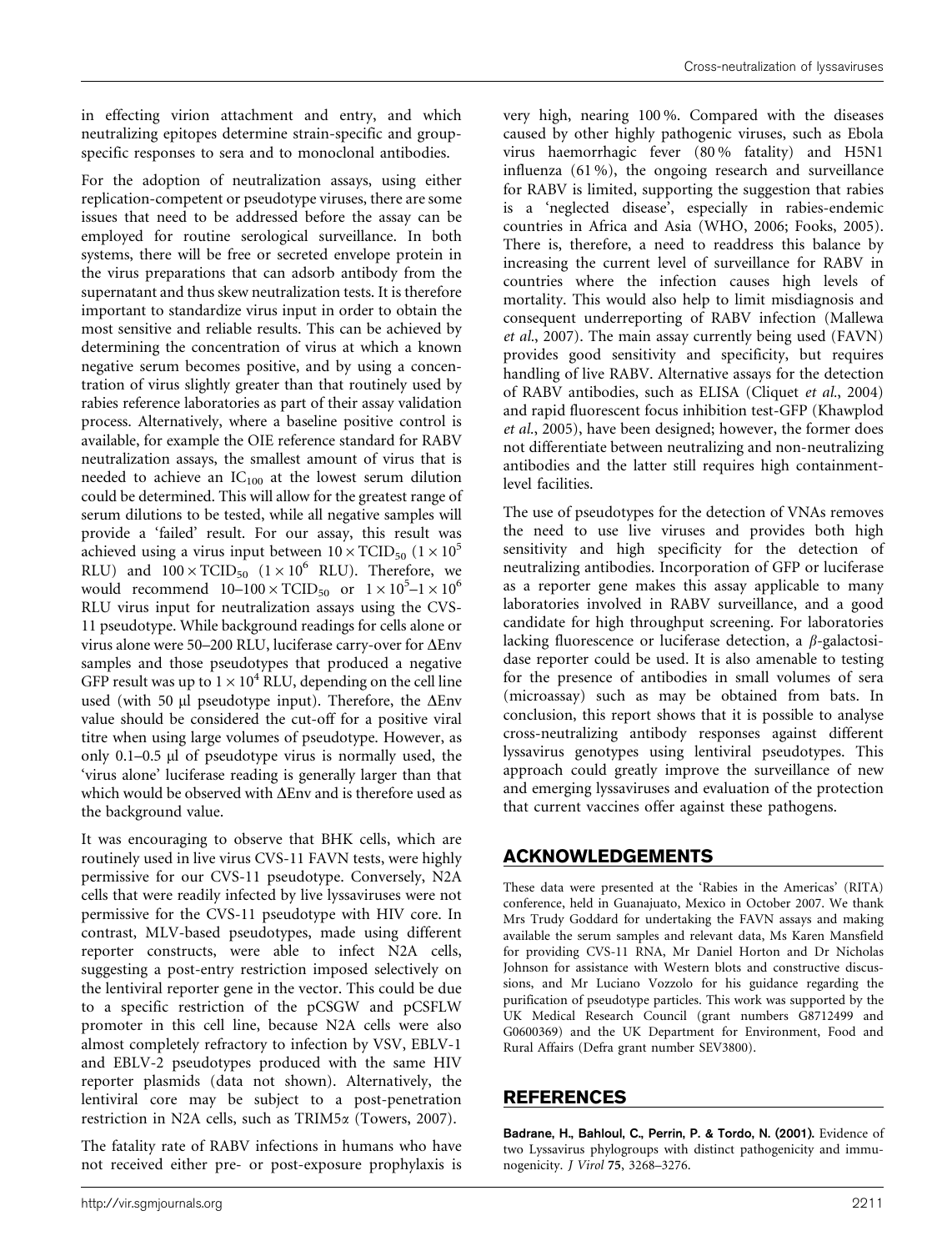Bartosch, B., Bukh, J., Meunier, J. C., Granier, C., Engle, R. E., Blackwelder, W. C., Emerson, S. U., Cosset, F. L. & Purcell, R. H. (2003). In vitro assay for neutralizing antibody to hepatitis C virus: evidence for broadly conserved neutralization epitopes. Proc Natl Acad Sci U S A 100, 14199–14204.

Bresson, J. L., Perronne, C., Launay, O., Gerdil, C., Saville, M., Wood, J., Hoschler, K. & Zambon, M. C. (2006). Safety and immunogenicity of an inactivated split-virion influenza A/Vietnam/ 1194/2004 (H5N1) vaccine: phase I randomised trial. Lancet 367, 1657–1664.

Brookes, S. M., Parsons, G., Johnson, N., McElhinney, L. M. & Fooks, A. R. (2005). Rabies human diploid cell vaccine elicits cross-neutralising and cross-protecting immune responses against European and Australian bat lyssaviruses. Vaccine 23, 4101–4109.

Clapham, P., Nagy, K. & Weiss, R. A. (1984). Pseudotypes of human T-cell leukemia virus types 1 and 2: neutralization by patients' sera. Proc Natl Acad Sci U S A 81, 2886–2889.

Cliquet, F., Aubert, M. & Sagne, L. (1998). Development of a fluorescent antibody virus neutralisation test (FAVN test) for the quantitation of rabies-neutralising antibody. J Immunol Methods 212, 79–87.

Cliquet, F., McElhinney, L. M., Servat, A., Boucher, J. M., Lowings, J. P., Goddard, T., Mansfield, K. L. & Fooks, A. R. (2004). Development of a qualitative indirect ELISA for the measurement of rabies virus-specific antibodies from vaccinated dogs and cats. J Virol Methods 117, 1–8.

Condit, R. C. (2001). Principles of Virology. In Fields Virology, 4th edn, vol. 1, pp. 19–51. Edited by D. M. Knipe & P. M. Howley. Philadelphia: Lippincott Williams & Wilkins.

Cox, J. H., Dietzschold, B. & Schneider, L. G. (1977). Rabies virus glycoprotein. II. Biological and serological characterization. Infect Immun 16, 754–759.

Cox, R. J., Mykkeltvedt, E., Robertson, J. & Haaheim, L. R. (2002). Non-lethal viral challenge of influenza haemagglutinin and nucleoprotein DNA vaccinated mice results in reduced viral replication. Scand J Immunol 55, 14–23.

Dalgleish, A. G., Beverley, P. C., Clapham, P. R., Crawford, D. H., Greaves, M. F. & Weiss, R. A. (1984). The CD4 (T4) antigen is an essential component of the receptor for the AIDS retrovirus. Nature 312, 763–767.

Demaison, C., Parsley, K., Brouns, G., Scherr, M., Battmer, K., Kinnon, C., Grez, M. & Thrasher, A. J. (2002). High-level transduction and gene expression in hematopoietic repopulating cells using a human immunodeficiency virus type 1-based lentiviral vector containing an internal spleen focus forming virus promoter. Hum Gene Ther 13, 803–813.

Desmaris, N., Bosch, A., Salaun, C., Petit, C., Prevost, M. C., Tordo, N., Perrin, P., Schwartz, O., de Rocquigny, H. & other authors (2001). Production and neurotropism of lentivirus vectors pseudotyped with lyssavirus envelope glycoproteins. Mol Ther 4, 149–156.

Dietzschold, B., Lafon, M., Wang, H., Otvos, L., Jr, Celis, E., Wunner, W. H. & Koprowski, H. (1987). Localization and immunological characterization of antigenic domains of the rabies virus internal N and NS proteins. Virus Res 8, 103–125.

DuBridge, R. B., Tang, P., Hsia, H. C., Leong, P. M., Miller, J. H. & Calos, M. P. (1987). Analysis of mutation in human cells by using an Epstein-Barr virus shuttle system. Mol Cell Biol 7, 379–387.

Fooks, A. (2004). The challenge of new and emerging lyssaviruses. Expert Rev Vaccines 3, 333–336.

Fooks, A. R. (2005). Rabies remains a 'neglected disease'. Euro Surveill 10, 211–212.

Fooks, A. R., Brookes, S. M., Johnson, N., McElhinney, L. M. & Hutson, A. M. (2003). European bat lyssaviruses: an emerging zoonosis. Epidemiol Infect 131, 1029–1039.

Hanlon, C. A., Kuzmin, I. V., Blanton, J. D., Weldon, W. C., Manangan, J. S. & Rupprecht, C. E. (2005). Efficacy of rabies biologics against new lyssaviruses from Eurasia. Virus Res 111, 44–54.

Khawplod, P., Inoue, K., Shoji, Y., Wilde, H., Ubol, S., Nishizono, A., Kurane, I. & Morimoto, K. (2005). A novel rapid fluorescent focus inhibition test for rabies virus using a recombinant rabies virus visualizing a green fluorescent protein. J Virol Methods 125, 35–40.

Mallewa, M., Fooks, A. R., Banda, D., Chikungwa, P., Mankhambo, L., Molyneux, E., Molyneux, M. E. & Solomon, T. (2007). Rabies encephalitis in malaria-endemic area, Malawi, Africa. Emerg Infect Dis 13, 136–139.

Mazarakis, N. D., Azzouz, M., Rohll, J. B., Ellard, F. M., Wilkes, F. J., Olsen, A. L., Carter, E. E., Barber, R. D., Baban, D. F. & other authors (2001). Rabies virus glycoprotein pseudotyping of lentiviral vectors enables retrograde axonal transport and access to the nervous system after peripheral delivery. Hum Mol Genet 10, 2109–2121.

Mentis, G. Z., Gravell, M., Hamilton, R., Shneider, N. A., O'Donovan, M. J. & Schubert, M. (2006). Transduction of motor neurons and muscle fibers by intramuscular injection of HIV-1-based vectors pseudotyped with select rabies virus glycoproteins. J Neurosci Methods 157, 208–217.

Naldini, L., Blomer, U., Gallay, P., Ory, D., Mulligan, R., Gage, F. H., Verma, I. M. & Trono, D. (1996). In vivo gene delivery and stable transduction of nondividing cells by a lentiviral vector. Science 272, 263–267.

Op De Beeck, A., Voisset, C., Bartosch, B., Ciczora, Y., Cocquerel, L., Keck, Z., Foung, S., Cosset, F. L. & Dubuisson, J. (2004). Characterization of functional hepatitis C virus envelope glycoproteins. J Virol 78, 2994–3002.

Soda, Y., Shimizu, N., Jinno, A., Liu, H. Y., Kanbe, K., Kitamura, T. & Hoshino, H. (1999). Establishment of a new system for determination of coreceptor usages of HIV based on the human glioma NP-2 cell line. Biochem Biophys Res Commun 258, 313–321.

Stoker, M. & Macpherson, I. (1964). Syrian hamster fibroblast cell line BHK21 and its derivatives. Nature 203, 1355–1357.

Stratton, M. R., Darling, J., Pilkington, G. J., Lantos, P. L., Reeves, B. R. & Cooper, C. S. (1989). Characterization of the human cell line TE671. Carcinogenesis 10, 899–905.

Takeuchi, Y., Porter, C. D., Strahan, K. M., Preece, A. F., Gustafsson, K., Cosset, F. L., Weiss, R. A. & Collins, M. K. (1996). Sensitization of cells and retroviruses to human serum by (alpha 1–3) galactosyltransferase. Nature 379, 85–88.

Temperton, N. J., Chan, P. K., Simmons, G., Zambon, M. C., Tedder, R. S., Takeuchi, Y. & Weiss, R. A. (2005). Longitudinally profiling neutralizing antibody response to SARS coronavirus with pseudotypes. Emerg Infect Dis 11, 411–416.

Temperton, N. J., Hoschler, K., Major, D., Nicolson, C., Manvell, R., Hien, V. M., Ha, D. Q., Jong, M. D., Zambon, M. & other authors (2007). A sensitive retroviral pseudotype assay for influenza H5N1 neutralizing antibodies. Influenza Resp Viruses 1, 105–112.

Towers, G. J. (2007). The control of viral infection by tripartite motif proteins and cyclophilin A. Retrovirology 4: 40.

Towers, G., Bock, M., Martin, S., Takeuchi, Y., Stoye, J. P. & Danos, O. (2000). A conserved mechanism of retrovirus restriction in mammals. Proc Natl Acad Sci U S A 97, 12295–12299.

WHO (2006). Rabies. Fact Sheet No. 99. Geneva, World Helath Organisation.